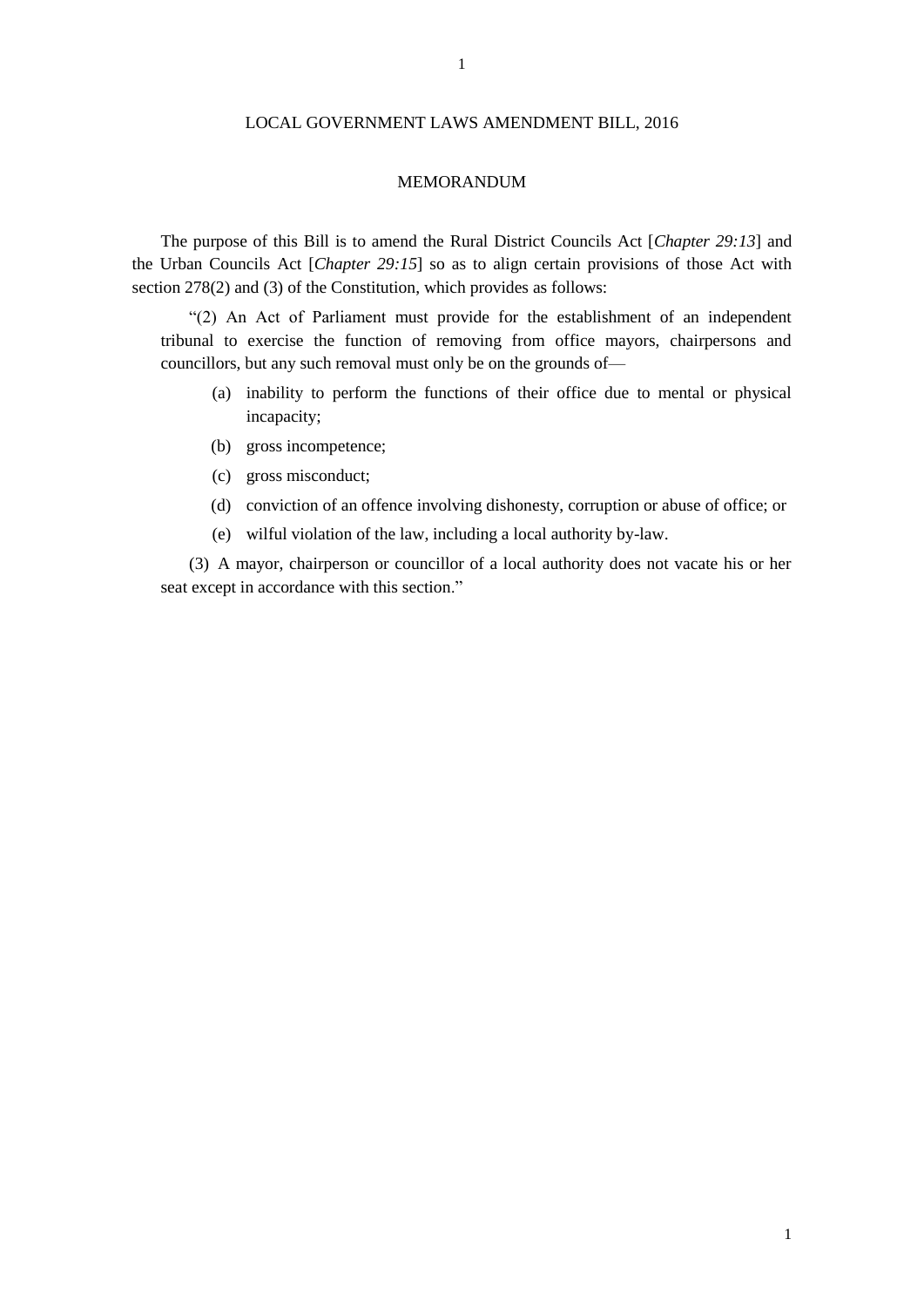# **BILL**

To amend the Rural District Councils Act [*Chapter 29:13*], and the Urban Councils Act [*Chapter 29:15*]; and to provide for matters connected with or incidental to the foregoing.

ENACTED by the President and the Parliament of Zimbabwe.

## PART I

## PRELIMINARY

# **1 Short title**

This Act may be cited as the Local Government Laws Amendment Bill, 2016.

## PART II

## AMENDMENTS TO RURAL DISTRICT COUNCILS ACT [*CHAPTER 29:13*]

## **3 New sections substituted for section 157 of Cap. 29:13**

Section 157 of the Rural District Councils Act [*Chapter 29:13*] (hereinafter in this Part called the "principal Act") is repealed and substituted by the following sections—

## "157 Suspension and removal of councillors from office

(1) In accordance with section 278 of the Constitution, the chairperson or councillor of a council shall only be removed from office on the grounds of—

- (a) inability to perform the functions of their office due to mental or physical incapacity; or
- (b) gross incompetence; or
- (c) gross misconduct; or
- (d) conviction of an offence involving dishonesty, corruption or abuse of office; or
- (e) wilful violation of the law, including a local authority by-law.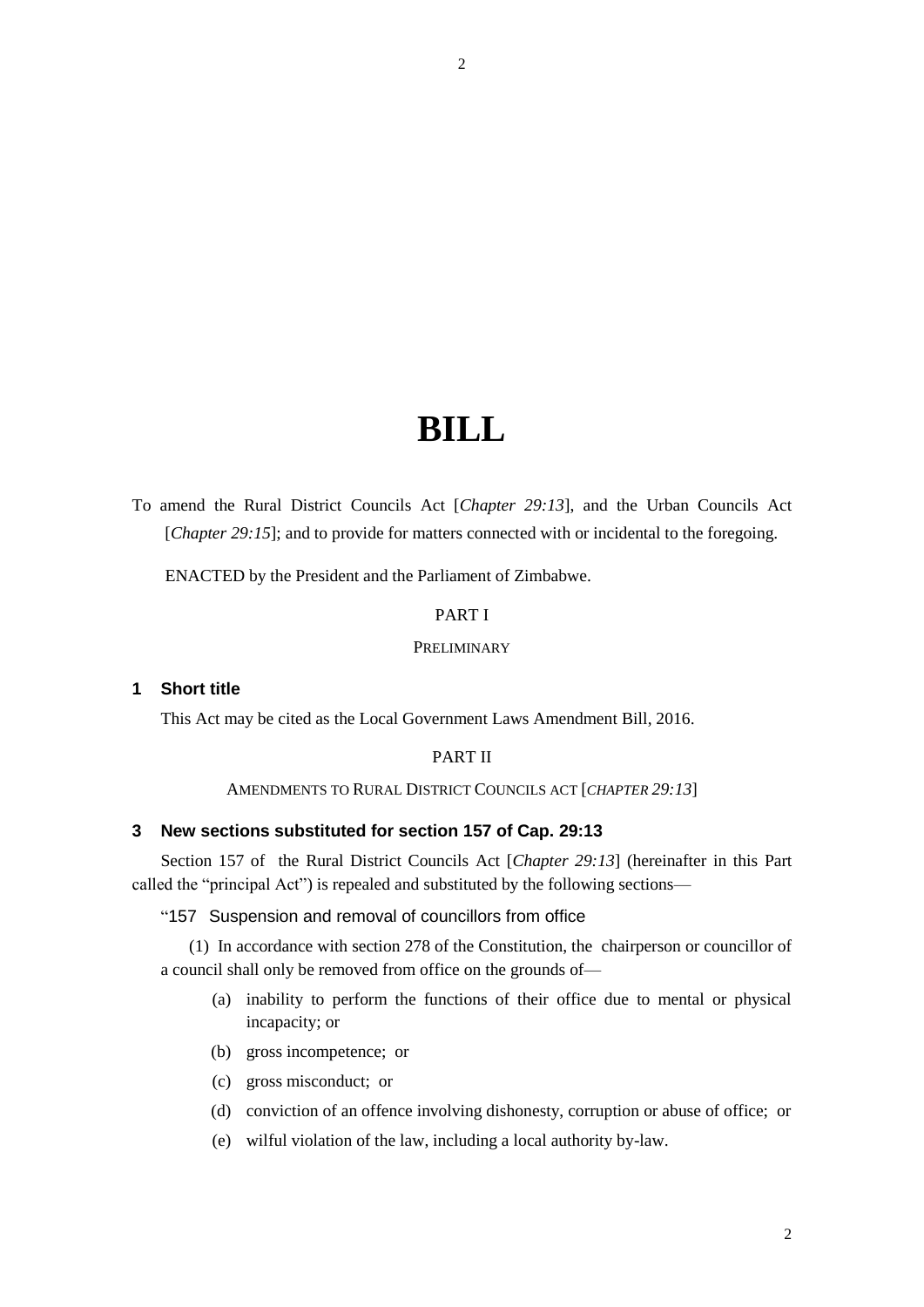(2) Subject to this section, if the Minister has reasonable grounds for suspecting that a

chairperson or councillor— (a) is unable to perform the functions of his or her office due to mental or physical

incapacity; or

(b) is guilty of any misconduct referenced in subsection  $(1)(b)$ ,  $(c)$ ,  $(d)$  or  $(e)$ ;

the Minister shall, by written notice to the chairperson or councillor and the council concerned—

- (c) suspend the chairperson or councillor from exercising all or any of his or her functions in terms of this Act; and
- (d) specify the reasons for the suspension and the nature of the allegations against the chairperson or councillor; and
- (e) afford an opportunity to the chairperson or councillor to respond to the allegation within seven days of receiving the notice.

(3) Any allowance that is payable to chairpersons or councillors in terms of this Act shall continue to be paid to a chairperson or councillor who has been suspended in terms of subsection (2) for so long as he or she is suspended, unless the misconduct in question involves—

- (a) dishonesty in connection with the funds or other property of the council; or
- (b) serious negligence resulting in the loss of any funds or property of the council; or
- (c) for gross mismanagement of the funds, property or affairs of the council;

whether or not the chairperson's or councillor's responsibility for such dishonesty is shared with other councillors or with any employees of the council.

(4) Not earlier than fourteen days after the Minister has suspended a chairperson or councillor in terms of subsection (1), and in any event within forty-five days, the Minister shall, if no response is made to a notice in terms of subsection  $(2)(e)$ , or if that response is not satisfactory to the Minister, cause a thorough investigation to be conducted, where necessary, with all reasonable dispatch to determine whether sufficient evidence exists for the issue of the removal of the chairperson or councillor on any of the grounds specified in subsection (1) to be referred to an independent tribunal.

(5) This section applies, with such changes as may be necessary, to any allegation of inability on the part a chairperson or councillor unable to perform the functions of his or her office due to mental or physical incapacity.

## 157A Independent tribunals: appointment and procedure

(1) An independent tribunal referred to in section 278(2) of the Constitution shall be constituted whenever the issue of the removal of a chairperson or councillor on any of the grounds specified in section 157(1) needs to be referred to it.

(2) An independent tribunal shall consist of—

(a) a chairperson appointed by the Minister from a list of at least three and not more than nine registered legal practitioners with at least five years' experience in private or public practice, who shall be nominated by the Judicial Service Commission (if the original list consists of fewer than nine nominees, the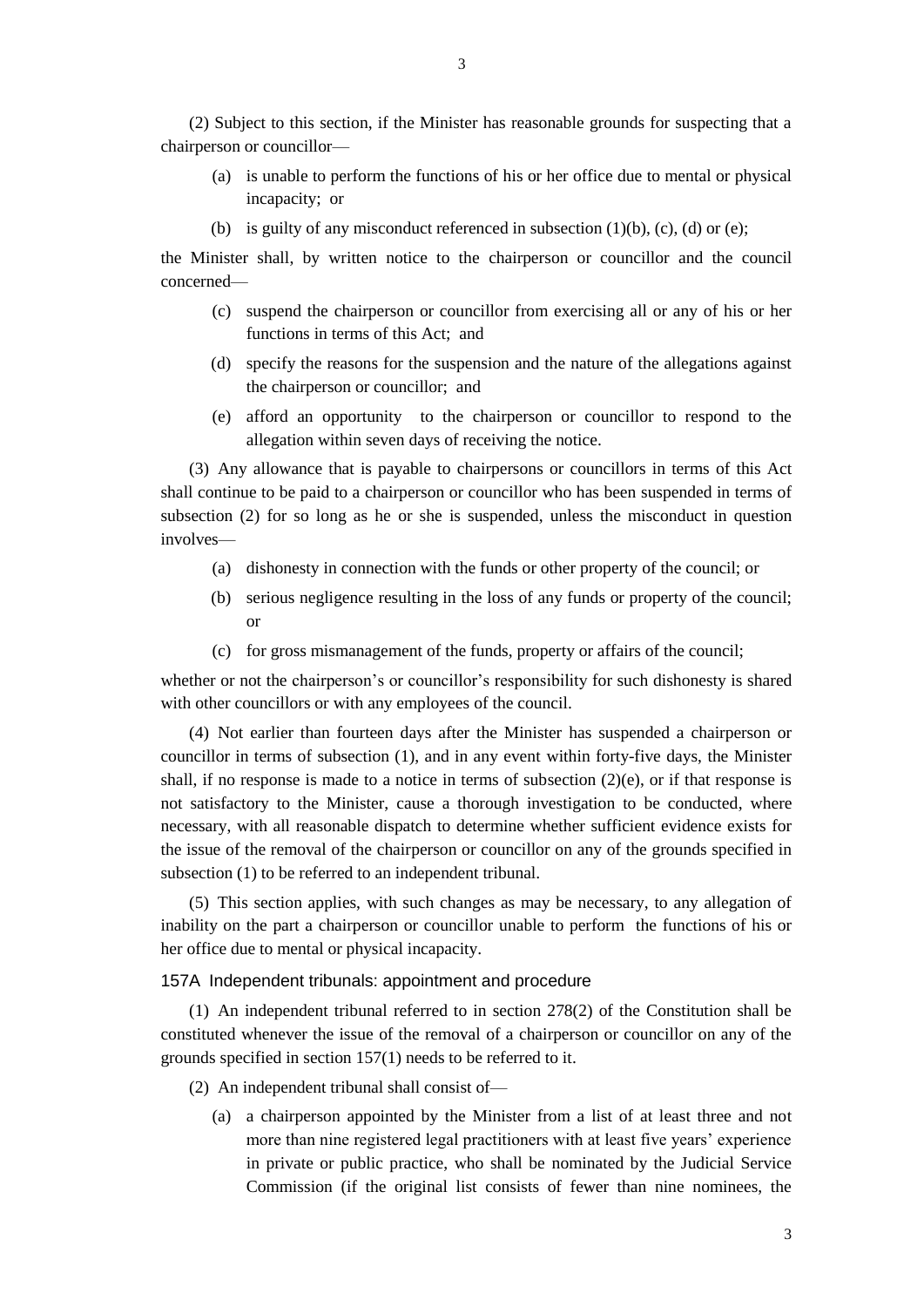Minister may request an additional nominee or list of nominees so that the total number of nominees including those in the original list do not exceed nine); and

(b) subject to subsection (3), two other members appointed by the Judicial Service Commission from a list of at least three and not more than nine persons nominated by the Minister, who shall be persons experienced in local government administration, whether as former councillors or as administrators (if the original list consists of fewer than nine nominees, the Judicial Service Commission may request an additional nominee or list of nominees so that the total number of nominees including those in the original list do not exceed nine).

(3) If the case to be determined by the tribunal involves financial impropriety, one of the members of the tribunal must be a person registered under the Public Accountants and Auditors Act [*Chapter 27:12*], in which event the Minister shall submit to the Judicial Service Commission one list of at least three and not more than six persons qualified as provided in subsection (2)(b), and another list of at least three and not more than six persons nominated by the Minister, who shall be persons registered under the Public Accountants and Auditors Act [*Chapter 27:12*]:

Provided that if either of the original lists consists of fewer than six nominees, the Judicial Service Commission may request an additional nominee or list of nominees so that the total number of nominees including those in the original list do not exceed six.

(4) In accepting nominations for appointment to the tribunal in terms of subsections (2) and (3), the Minister or the Judicial Service Commission, as the case may be, shall notify each other of the names of at least two alternates for the office of chairperson of the tribunal (drawn from the list of nominees for that post) and at least two alternates for either of the two other offices (drawn from the list of nominees supplied for those posts) who shall assume the chairpersonship or membership of the tribunal in case any such office becomes vacant in the course of the tribunal's proceedings.

(5) In nominating or appointing members or alternates to a tribunal the Minister or the Judicial Service Commission, as the case may be, must be mindful of the requirement that the tribunal should consist of members of both sexes.

(6) A person shall not be eligible for appointment to an independent tribunal if—

- (a) he or she is not a citizen of Zimbabwe ordinarily resident in Zimbabwe; or
- (b) he or she has, in terms of a law in force in any country—
	- (i) been adjudged or otherwise declared insolvent or bankrupt and has not been rehabilitated or discharged; or
	- (ii) he or she has, within the period of five years immediately preceding the date of his or her proposed appointment, been sentenced in any country to a term of imprisonment of six months or more, imposed without the option of fine, and has not received a free pardon.

(7) Members of the tribunal shall be paid such sitting and other allowances from the funds of the local authority of the chairperson or councillor whose removal from office they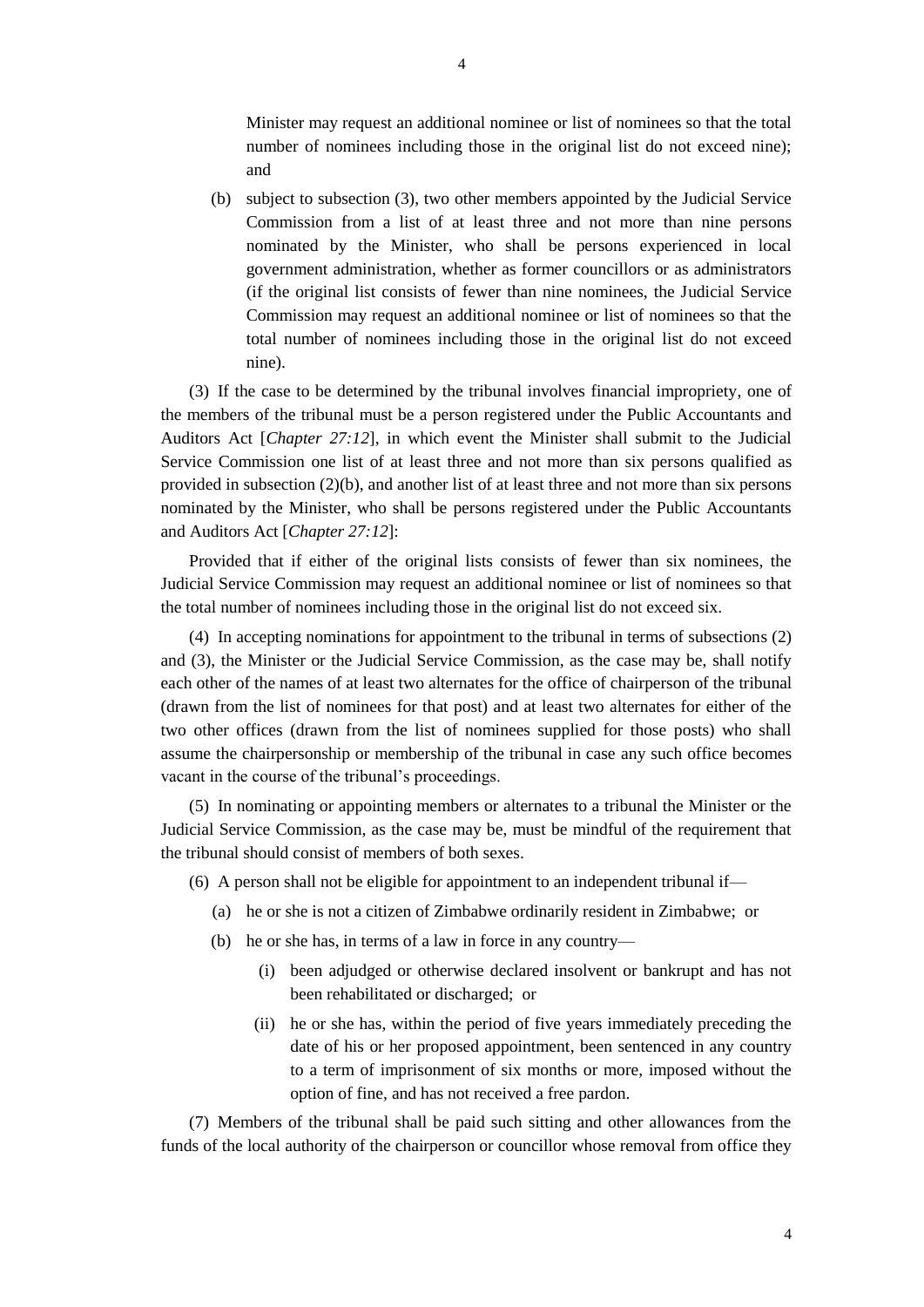are considering, at such rate as shall be fixed by the Minister prescribed in a statutory instrument:

Provided that the local authority concerned is entitled (in terms of paragraph 6 of the Fourth Schedule of the Urban Councils Act [*Chapter 29:15*] ) to seek from the tribunal an order of reimbursement of all or part of the costs it incurred under this subsection if the chairperson or councillor is removed from office.

(8) The head of the Ministry shall provide such secretarial and support services as may be required by a tribunal.

(9) A member of a tribunal may resign his or her office at any time by giving the chairperson, or the Minister in the case of a chairperson, at least fourteen days' notice of his or her intention to resign, whereupon the next available person on the appropriate list of alternates shall assume office in his or her stead.

(10) The Minister may, after consulting the Judicial Service Commission, remove a member from a tribunal on the grounds of—

- (a) inability to discharge the functions of his or her office, whether arising from infirmity of mind or body or any other cause; or
- (b) negligent or improper conduct in connection with the discharge of his or her duties as a member of the tribunal.

(11) On the death of, or the vacation of office by, a member of the tribunal, the next available person on the appropriate list of alternates shall assume office in his or her stead.

(12) Subject to paragraph  $4(5)(c)(i)$  of the Fourth Schedule to the Urban Councils Act, the office of a member of a tribunal shall terminate on the day that a determination is made whether to remove a chairperson or councillor from office.

(13) In the course of its hearings—

- (a) the tribunal shall be bound by the rules of natural justice, and otherwise by the rules set forth in the Fourth Schedule to the Urban Councils Act; and
- (b) any contempt of the tribunal by any person before the tribunal shall constitute the crime of contempt of court in terms of section 181 of the Criminal Law Code.

(14) The determination of the tribunal shall be final, subject to the right of an aggrieved person to bring any proceedings or decisions of the tribunal on review before the High Court in accordance with section 27 of the High Court Act [*Chapter 7:06*].".

#### PART III

#### AMENDMENTS TO URBAN COUNCILS ACT [CHAPTER 29:15]

## **3 New sections substituted for section 114 of Cap. 29:15**

Section 114 of the Urban Councils Act [*Chapter 29:15*] (hereinafter in this Part called the "principal Act") is repealed and substituted by the following sections—

"114 Suspension and removal of councillors from office

(1) In accordance with section 278 of the Constitution, the mayor, chairperson or councillor of a council shall only be removed from office on the grounds of—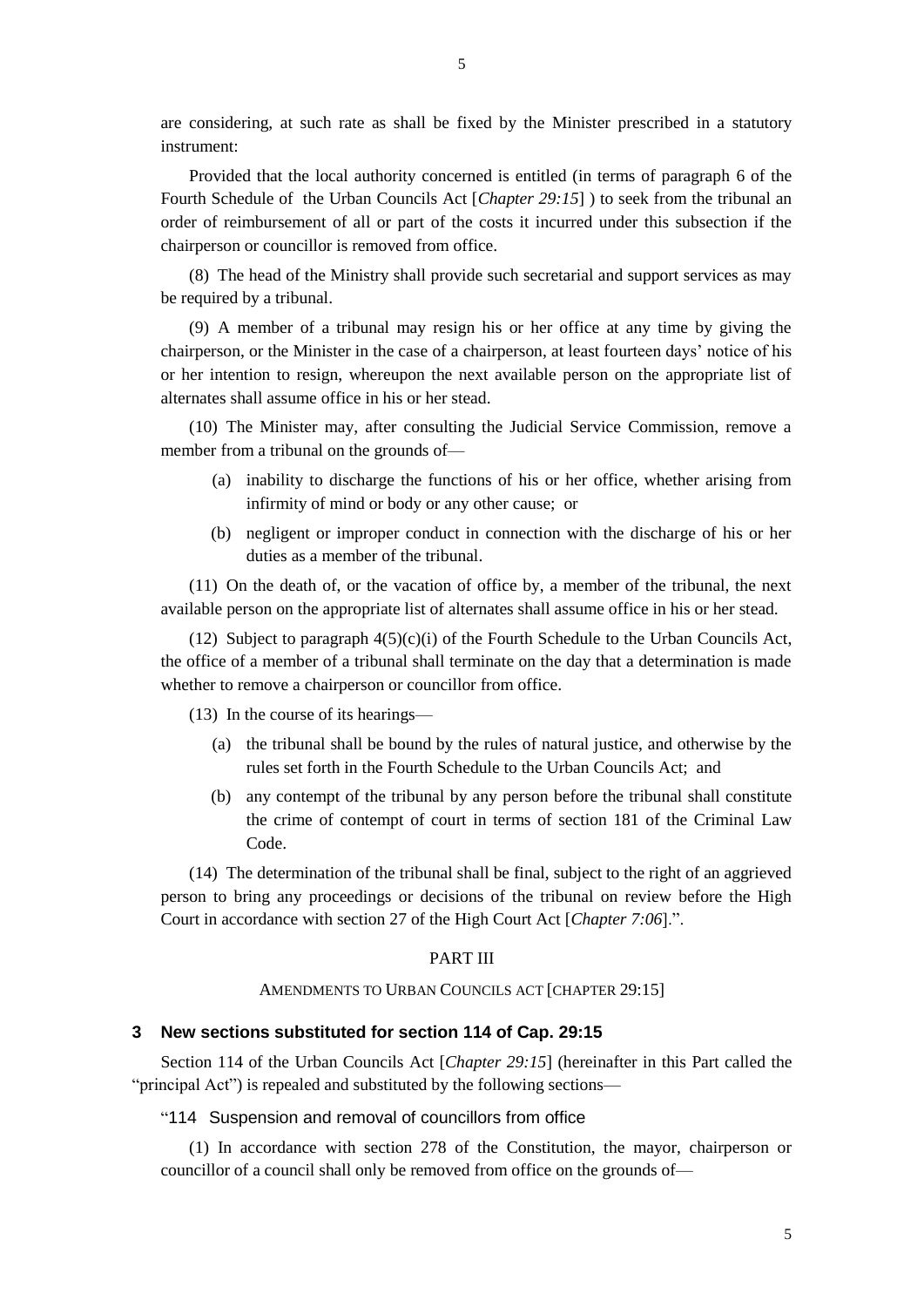- (a) inability to perform the functions of their office due to mental or physical incapacity; or
- (b) gross incompetence; or
- (c) gross misconduct; or
- (d) conviction of an offence involving dishonesty, corruption or abuse of office; or
- (e) wilful violation of the law, including a local authority by-law.

(2) Subject to this section, if the Minister has reasonable grounds for suspecting that a mayor, chairperson or councillor—

- (a) is unable to perform the functions of his or her office due to mental or physical incapacity; or
- (b) is guilty of any misconduct referenced in subsection  $(1)(b)$ ,  $(c)$ ,  $(d)$  or  $(e)$ ;

the Minister shall, by written notice to the mayor, chairperson or councillor and the council concerned—

- (c) suspend the mayor, chairperson or councillor from exercising all or any of his or her functions in terms of this Act; and
- (d) specify the reasons for the suspension and the nature of the allegations against the mayor, chairperson or councillor; and
- (e) afford an opportunity to the mayor, chairperson or councillor to respond to the allegation within seven days of receiving the notice.

(3) Any allowance that is payable to mayors, chairpersons or councillors in terms of this Act shall continue to be paid to a mayor, chairperson or councillor who has been suspended in terms of subsection (1) for so long as he or she is suspended, unless the misconduct in question involves—

- (a) dishonesty in connection with the funds or other property of the council; or
- (b) serious negligence resulting in the loss of any funds or property of the council; or
- (c) gross mismanagement of the funds, property or affairs of the council;

whether or not the mayor's, chairperson's or councillor's responsibility for such dishonesty is shared with other councillors or with any employees of the council.

(4) Not earlier than fourteen days after the Minister has suspended a mayor, chairperson or councillor in terms of subsection (1), and in any event within forty-five days, the Minister shall, if no response is made to a notice in terms of subsection  $(2)(e)$ , or if that response is not satisfactory to the Minister, cause a thorough investigation where necessary to be conducted with all reasonable dispatch to determine whether sufficient evidence exists for the issue of the removal of the mayor, chairperson or councillor on any of the grounds specified in subsection (1) to be referred to an independent tribunal.

(5) This section applies, with such changes as may be necessary, to any allegation of inability on the part a mayor, chairperson or councillor unable to perform the functions of his or her office due to mental or physical incapacity.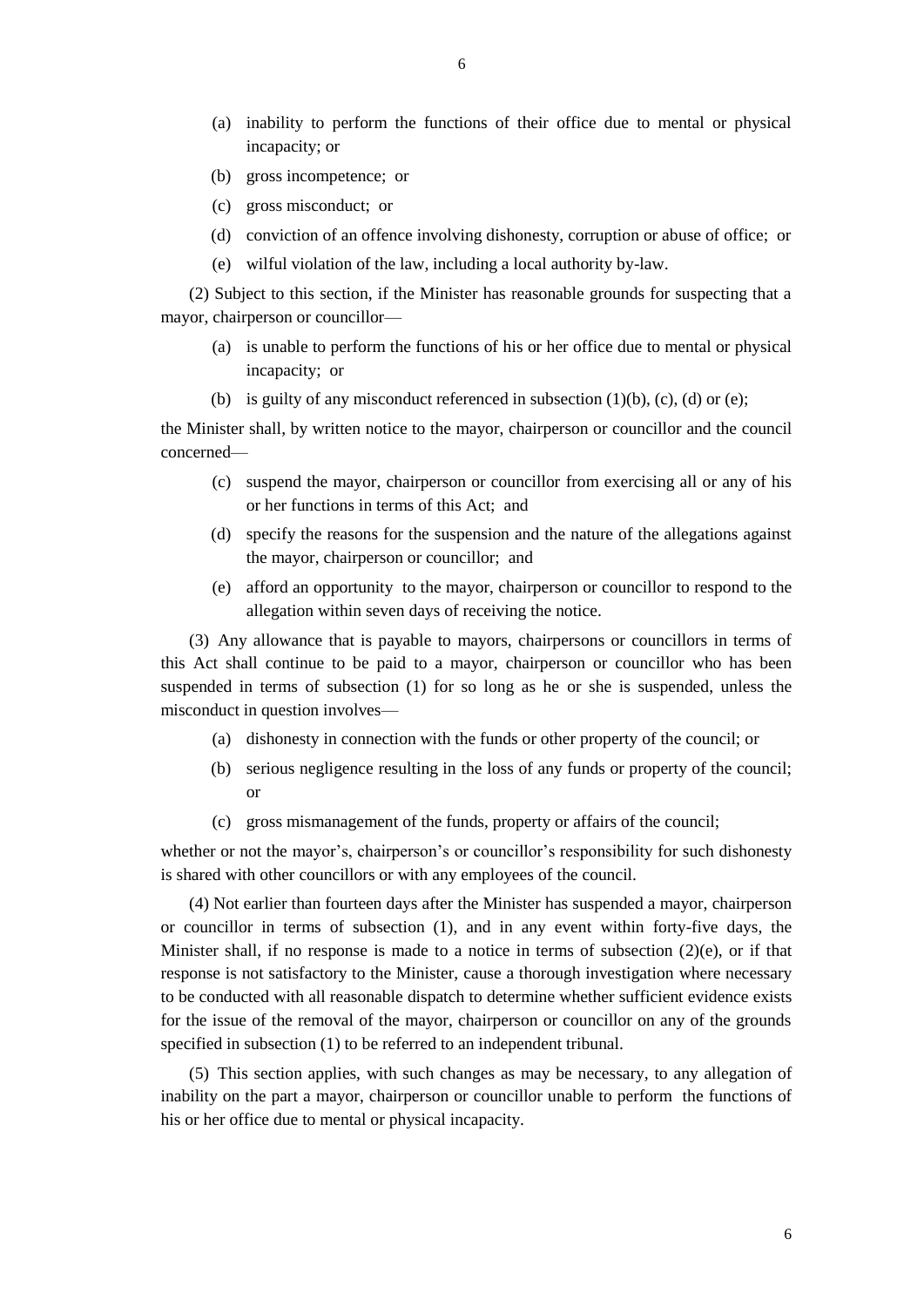#### 114A Independent tribunals: appointment and procedure

(1) An independent tribunal referred to in section 278(2) of the Constitution shall be constituted whenever the issue of the removal of a mayor, chairperson or councillor on any of the grounds specified in section 114(1) needs to be referred to it.

(2) An independent tribunal shall consist of—

- (a) a chairperson appointed by the Minister from a list of at least three and not more than nine registered legal practitioners with at least five years' experience in private or public practice, who shall be nominated by the Judicial Service Commission (if the original list consists of fewer than nine nominees, the Minister may request an additional nominee or list of nominees so that the total number of nominees including those in the original list do not exceed nine); and
- (b) subject to subsection (3), two other members appointed by the Judicial Service Commission from a list of at least three and not more than nine persons nominated by the Minister, who shall be persons experienced in local government administration, whether as former councillors or as administrators (if the original list consists of fewer than nine nominees, the Judicial Service Commission may request an additional nominee or list of nominees so that the total number of nominees including those in the original list do not exceed nine).

(3) If the case to be determined by the tribunal involves financial impropriety, one of the members of the tribunal must be a person registered under the Public Accountants and Auditors Act [*Chapter 27:12*], in which event the Minister shall submit to the Judicial Service Commission one list of at least three and not more than six persons qualified as provided in subsection (2)(b), and another list of at least three and not more than six persons nominated by the Minister, who shall be persons registered under the Public Accountants and Auditors Act [*Chapter 27:12*]:

Provided that if either of the original lists consists of fewer than six nominees, the Judicial Service Commission may request an additional nominee or list of nominees so that the total number of nominees including those in the original list do not exceed six.

(4) In accepting nominations for appointment to the tribunal in terms of subsections (2) and (3), the Minister or the Judicial Service Commission, as the case may be, shall notify each other of the names of at least two alternates for the office of chairperson of the tribunal (drawn from the list of nominees for that post) and at least two alternates for either of the two other offices (drawn from the list of nominees supplied for those posts) who shall assume the chairpersonship or membership of the tribunal in case any such office becomes vacant in the course of the tribunal's proceedings.

(5) In nominating or appointing members or alternates to a tribunal the Minister or the Judicial Service Commission, as the case may be, must be mindful of the requirement that the tribunal should consist of members of both sexes.

(6) A person shall not be eligible for appointment to an independent tribunal if—

- (a) he or she is not a citizen of Zimbabwe ordinarily resident in Zimbabwe; or
- (b) he or she has, in terms of a law in force in any country—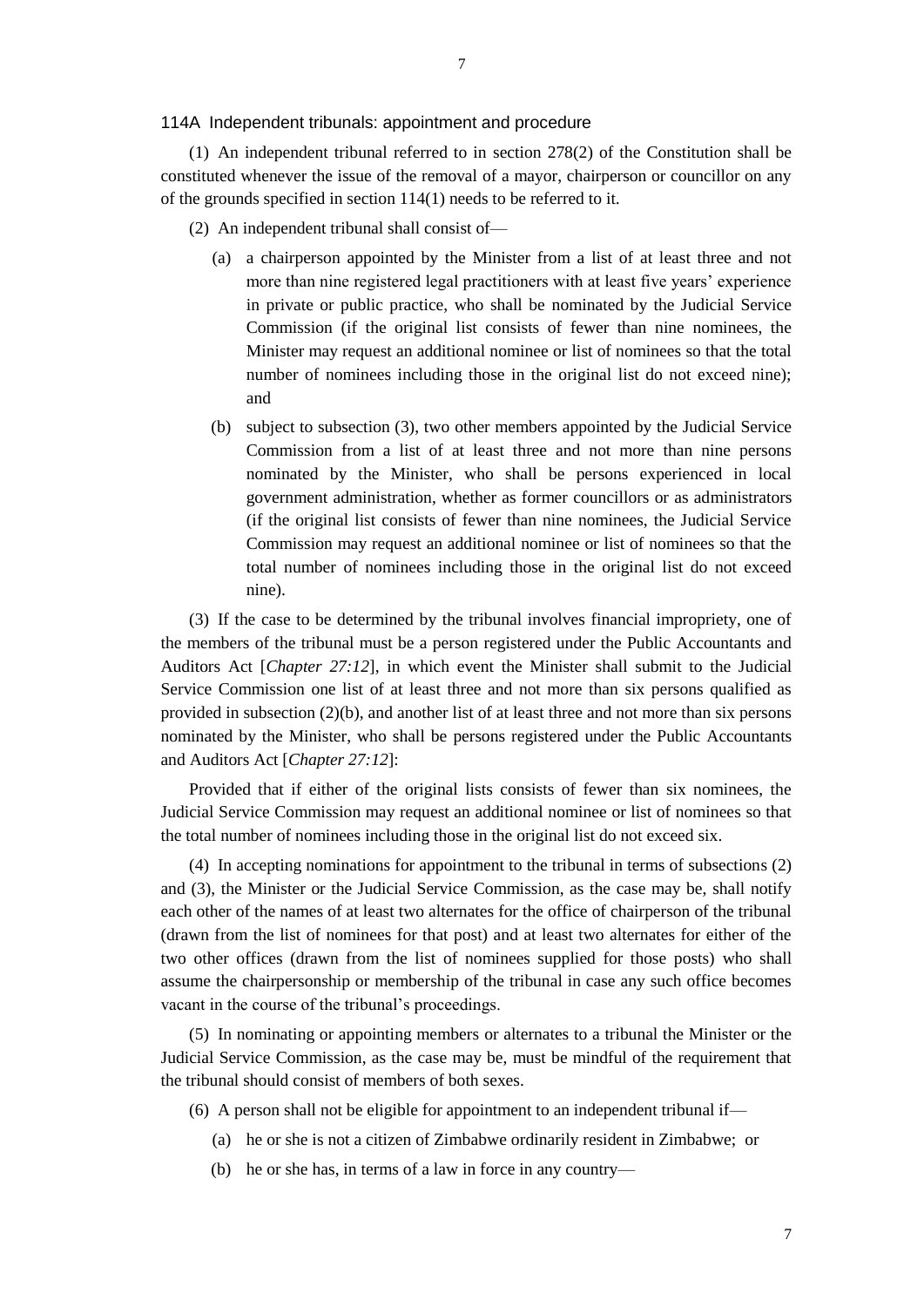- (i) been adjudged or otherwise declared insolvent or bankrupt and has not been rehabilitated or discharged; or
- (ii) he or she has, within the period of five years immediately preceding the date of his or her proposed appointment, been sentenced in any country to a term of imprisonment of six months or more, imposed without the option of fine, and has not received a free pardon.

(7) Members of the tribunal shall be paid such sitting and other allowances from the funds of the relevant local authority, at such rate as shall be prescribed by the Minister generally, and in so doing so the Minister may prescribe different rates for different classes of local authorities in a statutory instrument:

Provided that the relevant local authority concerned is entitled (in terms of paragraph 6 of the Fourth Schedule) to seek from the tribunal an order of reimbursement of all or part of the costs it incurred under this subsection if the mayor, chairperson or councillor is removed from office.

(8) The head of the Ministry shall provide such secretarial and support services as may be required by a tribunal.

(9) A member of a tribunal may resign his or her office at any time by giving the chairperson, or the Minister in the case of a chairperson, at least fourteen days' notice of his or her intention to resign, whereupon the next available person on the appropriate list of alternates shall assume office in his or her stead.

(10) The Minister may, after consulting the Judicial Service Commission, remove a member from a tribunal on the grounds of—

- (a) inability to discharge the functions of his or her office, whether arising from infirmity of mind or body or any other cause; or
- (b) negligent or improper conduct in connection with the discharge of his or her duties as a member of the tribunal.

(11) On the death of, or the vacation of office by, a member of the tribunal, the next available person on the appropriate list of alternates shall assume office in his or her stead.

(12) Subject to paragraph  $4(5)(c)(i)$  of the Fourth Schedule, the office of a member of a tribunal shall terminate on the day that a determination is made whether to remove a mayor, chairperson or councillor from office.

(13) In the course of its hearings—

- (a) the tribunal shall be bound by the rules of natural justice, and otherwise by the rules set forth in the Fourth Schedule; and
- (b) any contempt of the tribunal by any person before the tribunal shall constitute the crime of contempt of court in terms of section 181 of the Criminal Law Code.

(14) The determination of the tribunal shall be final, subject to the right of an aggrieved person to bring any proceedings or decisions of the tribunal on review before the High Court in accordance with section 27 of the High Court Act [*Chapter 7:06*]."

(15) The Minister may in consultation with the Minister responsible for justice, amend the Fourth Schedule by statutory instrument: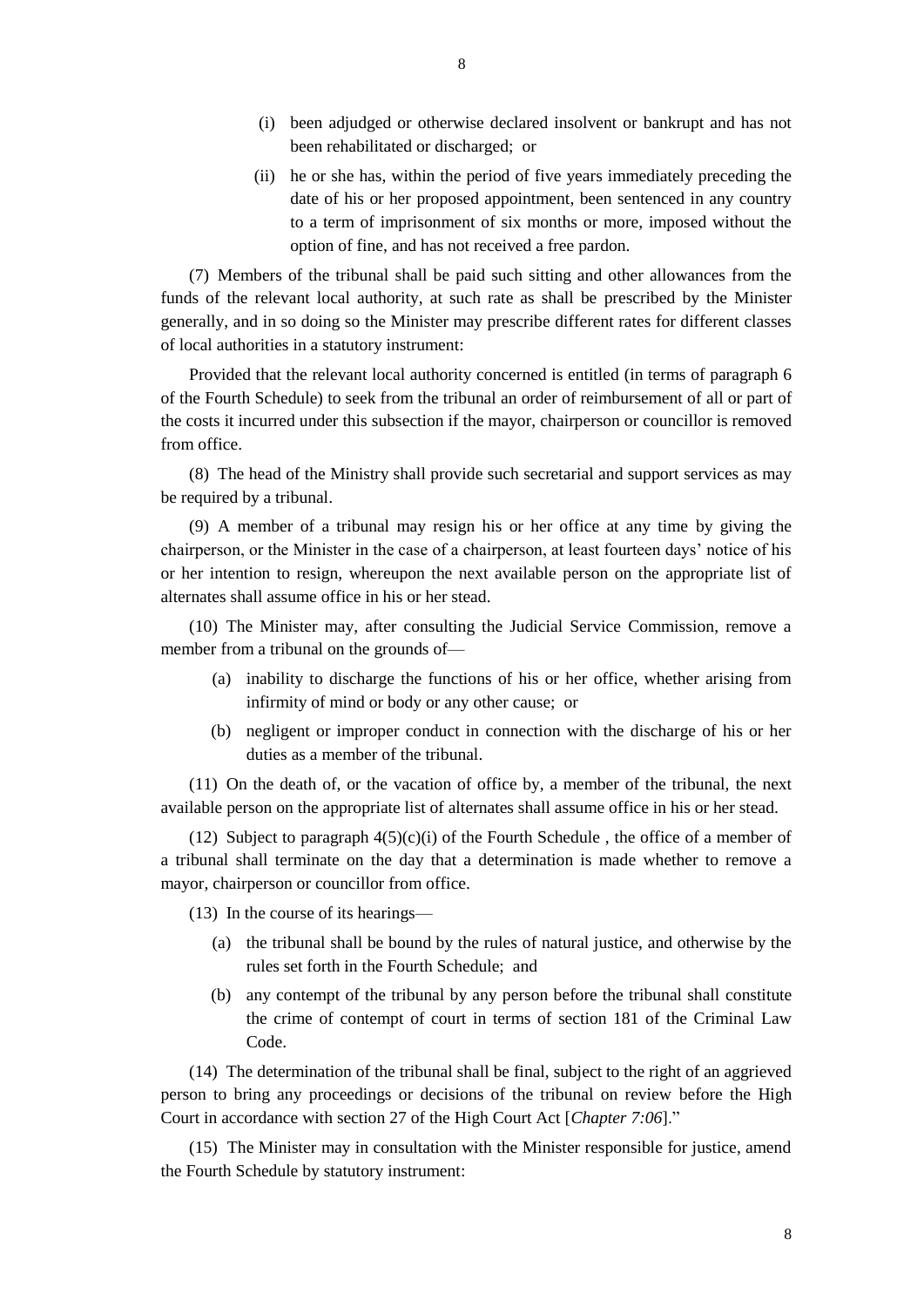Provided that no such statutory instrument shall come into force until a draft thereof is laid before Parliament and if no resolution nullifying the same is made by either House within the first seven sitting days after the draft is laid before the House concerned.

## **4 New Schedule inserted in Cap 29:15.**

 The principal Act is amended by the insertion after the Third Schedule of the following Schedule—

## "**FOURTH SCHEDULE (Section 114a(13)(A))**

## RULES OF INDEPENDENT TRIBUNALS

# *Procedure before and immediately following allegation of misconduct*

1.(1) If, on completion of the investigation referred to in section 114(4) (or section 157(4) in the case of the Rural District Councils Act), it is found that an allegation of misconduct should be preferred against the mayor, chairperson or councillor (hereinafter called "the respondent"), the independent tribunal shall, within thirty days after the completion of the investigation

- (a) inform the respondent, in writing, of the nature of the allegation against him or her, and call upon him or her to submit a written reply to the allegation within fourteen days;
- (b) where possible, furnish to the respondent copies of any material documentary evidence, if any, relating to the allegation of misconduct, or afford the respondent an opportunity of having sight of any such evidence.

(2) The independent tribunal shall, within seven days of receiving the respondent's reply or, if no such reply has been received within the period allowed for reply in terms of section 114(2)(e) of the Urban Councils Act [*Chapter 29:15*] or section 157(2)(e) of the Rural District Councils Act [*Chapter 29:13*] , determine whether the respondent has a case to answer, and if so, it shall, within that period notify the respondent in writing accordingly.

# *Sittings and powers of independent tribunal*

2.(1) For the purpose of this Schedule the chairperson of the independent tribunal shall convene a sitting of the tribunal whenever he or she considers it to be necessary at such time and place as he or she determines.

(2) The quorum at any sitting of the tribunal shall be all three members:

Provided that the tribunal may, in addition to sitting with all members physically present, hold or continue a sitting by the use of any means of communication by which all the members at the meeting can hear and be heard at the same time (hereinafter referred to as an "electronic sitting").

(2) A member who participates in an electronic sitting is taken for all purposes to have been present at the sitting.

(3) The chairperson of the tribunal may establish procedures for electronic sittings (including recording the minutes of such sittings).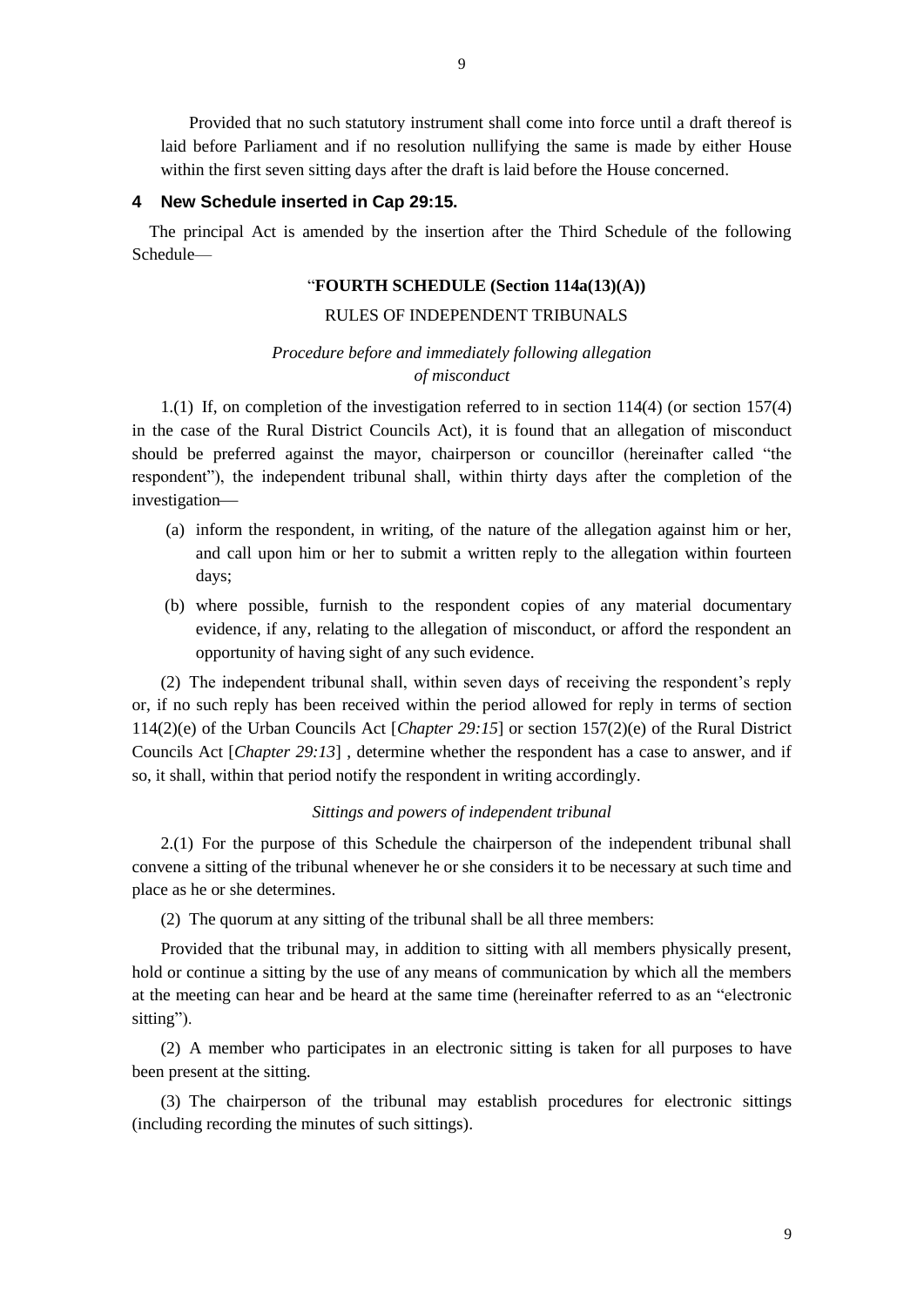(4) The chairperson may conduct open or closed sittings of the tribunal, and shall be entitled, at any open sitting, to exclude any particular person or persons for the preservation of order, for the due conduct of the inquiry or for any other reason

(5) The tribunal shall, through the chairperson, have the powers contained in the Commissions of Inquiry Act [*Chapter 10:07*], to subpoena witnesses and administer oaths, and to compel witnesses thus summoned to take an oath or affirmation and to remain in attendance at the hearing until excused by the tribunal.

## *Hearings before independent tribunal*

3.(1) Where the independent tribunal determines that a respondent has a case to answer and so notifies the respondent in accordance with paragraph 1(3), it shall in the same notification give not less than seven days' notice to the respondent of the time, date and place of the hearing of the allegation of misconduct against him or her.

(2) The hearing shall be conducted without the need to observe the rules of procedure and evidence ordinarily applicable in criminal or civil proceedings, provided, however, that the respondent concerned is afforded the opportunity to respond to every allegation of misconduct and that substantial justice is done.

(3) Findings of fact by the tribunal shall be made by a majority of the members of the tribunal on the basis of a balance of probabilities.

(4) Findings of law or of mixed law and facts shall be reserved for the chairperson alone.

(5) At the hearing the respondent and the independent tribunal may, if either so wishes, be advised and, in the case of the respondent, represented by a legal practitioner.

(7) The independent tribunal may proceed to consider the allegation of misconduct in the absence of the respondent concerned if the respondent fails to attend the hearing without reasonable cause after having been duly notified.

(8) The chairperson of the independent tribunal shall keep or cause to be kept an accurate record of the substance of the evidence led at the hearing.

#### *Determination of allegation of misconduct*

4.(1) A the conclusion of a hearing the independent tribunal shall proceed to determine whether or not the respondent is guilty of misconduct as alleged.

(2) Where the independent tribunal determines that the respondent is not guilty of misconduct, the independent tribunal shall without delay notify the respondent, the Minister and the council concerned in writing accordingly

(3) Where the independent tribunal determines that a respondent is guilty of misconduct—

- (a) the respondent is deemed to be removed from office on the date of that determination and his or her seat becomes vacant on that date; and
- (b) the independent tribunal shall without delay notify the respondent, the Minister and the council concerned in writing accordingly.

(4) It shall be competent for the independent tribunal to find a respondent guilty of an act of misconduct other than the act which the respondent was originally alleged to have committed if the facts disclose such other act.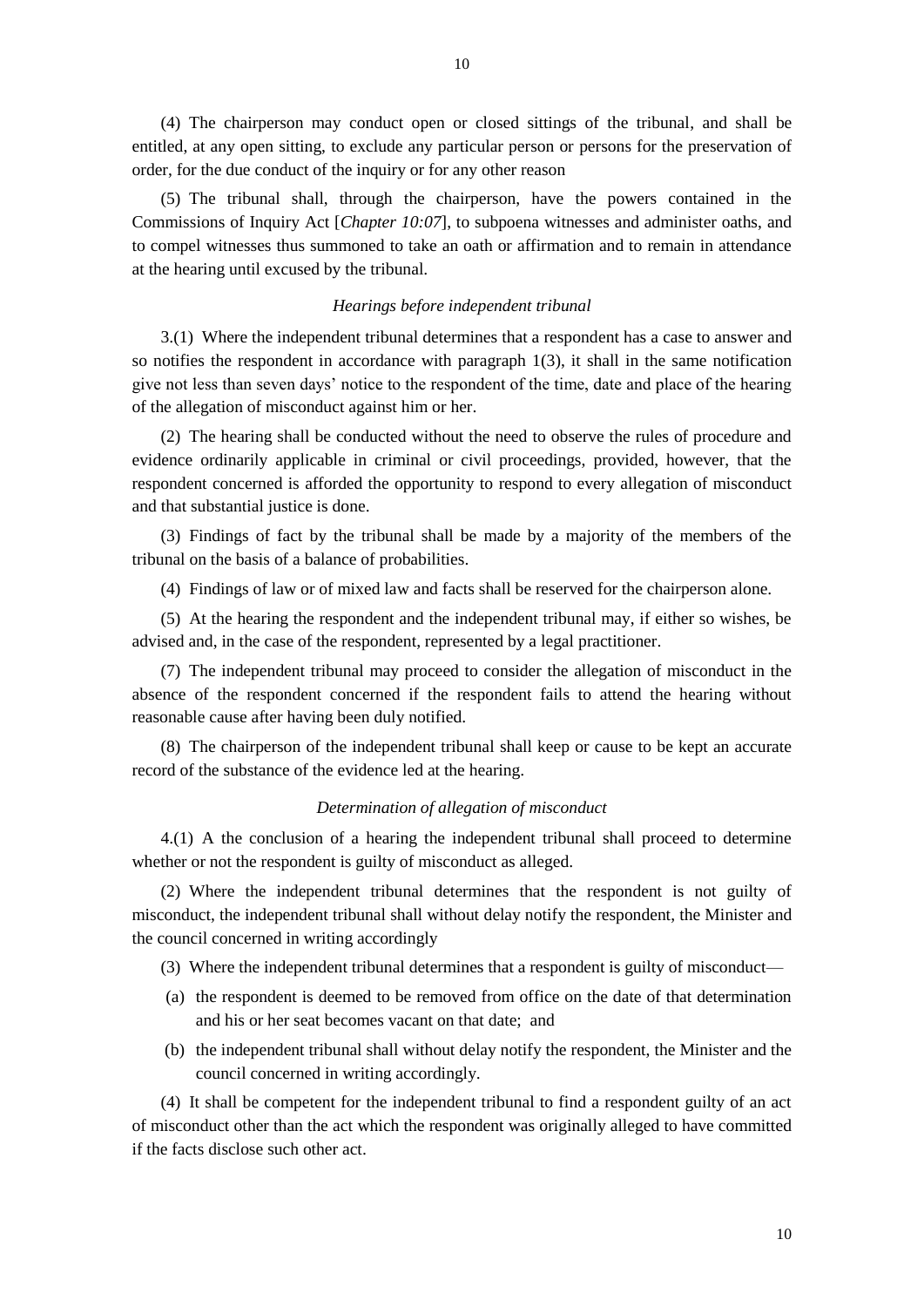(5) Where the independent tribunal has not made a finding that the respondent is guilty of such other act as is referred to in subparagraph (4) but believes that there is a reasonable suspicion that the respondent may be guilty of such act—

- (a) the independent tribunal shall refer the matter back for further investigation by the Minister in terms of section 114(4) (or section 157(4) in the case of the Rural District Councils Act); and
- (b) the independent tribunal shall adjourn until the completion of the investigation in terms of section 114(4) (or section 157(4) in the case of the Rural District Councils Act).

(6) If the investigation is completed and a new charge is preferred against the respondent in accordance with paragraph 1(2)

- (a) within thirty days from the date that the independent tribunal referred the matter back to for further investigation by the Minister in terms of section 114(4) (or section 157(4) in the case of the Rural District Councils Act), the allegation of misconduct shall be dealt with by the independent tribunal that heard the original allegation, and this Schedule shall apply accordingly;
- (i) after thirty days from the date that the independent tribunal referred the matter back to for further investigation by the Minister in terms of section 114(4) (or section 157(4) in the case of the Rural District Councils Act), the allegation of misconduct shall be dealt with by a reconstituted independent tribunal, and this Schedule shall apply accordingly to the determination of that allegation.

#### *Respondent convicted of a criminal offence*

5. Where a respondent is convicted of a criminal offence which may constitute an act of misconduct, the Ministry shall endeavour to obtain a copy of the court record relating to the conviction of the respondent from the registrar or clerk of the court concerned, and paragraphs 1, 2 and 4 shall thereafter apply.

#### *Costs*

6. At the conclusion of a hearing the independent tribunal may make such order as to the costs of the proceedings as it thinks fit.

#### *Imposition of civil penalties by independent tribunal*

7.(1) Where an independent tribunal determines that a respondent is guilty of misconduct the tribunal may, together with its determination that the respondent is guilty of the misconduct, impose upon the respondent either of the following civil penalties in either of the following circumstances—

- (a) if the respondent was responsible for any deficiency in or improper payment from or loss or destruction of the moneys of any local authority, order the respondent to make such payment in respect of such deficiency, improper payment, loss or destruction, as the case may be, as may be fixed by the independent tribunal; or
- (b) if the respondent was responsible for any deficiency in or destruction of or damage to the property of any local authority, order the respondent to pay an amount equal to the cost of replacement of or repairs to the property concerned, as the case may be, or such